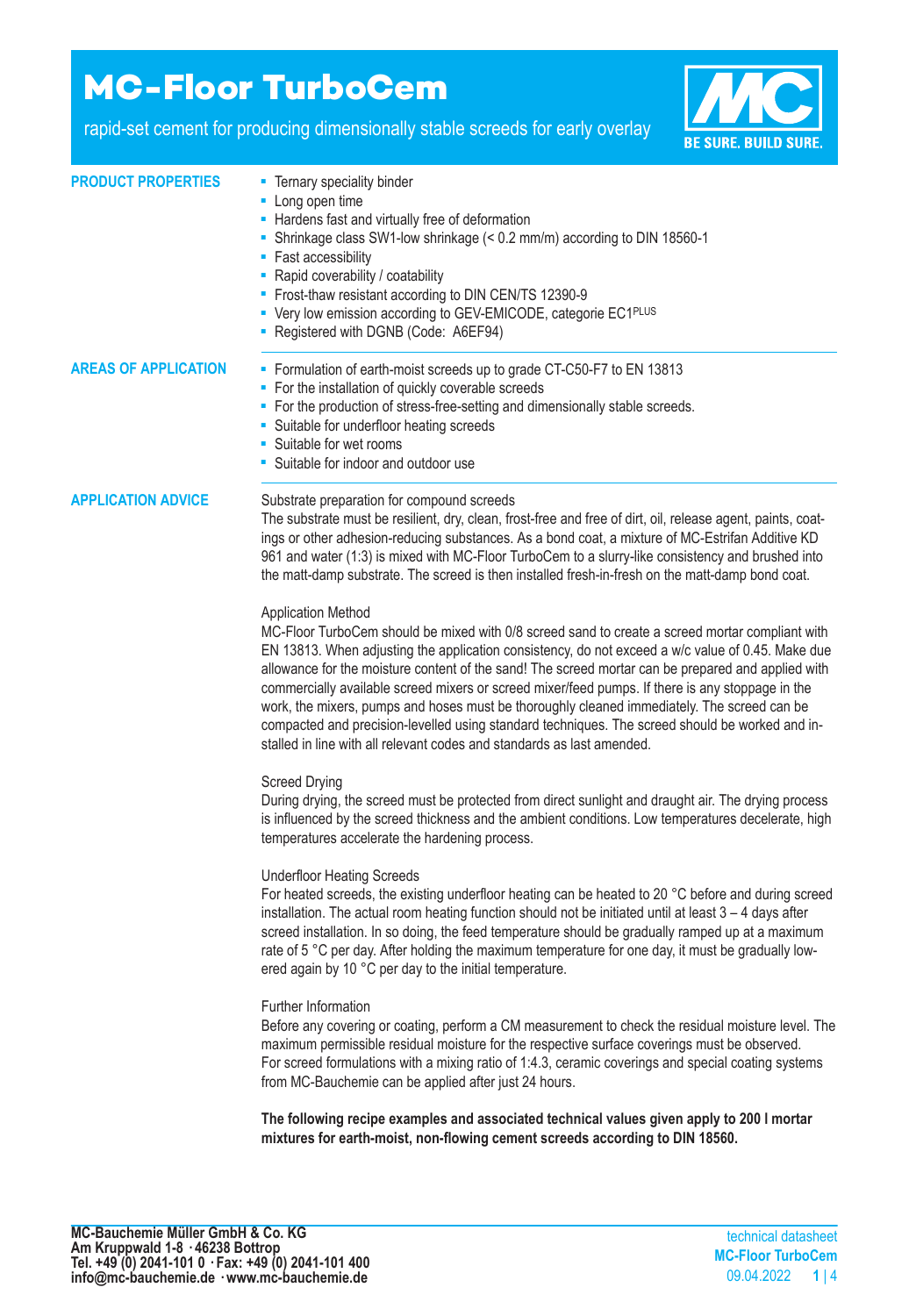# **TECHNICAL VALUES & PRODUCT CHARACTERISTICS**

| Characteristic                             | Unit                                                                                                                                                                                                               | Value            | <b>Comments</b>                                                                                                       |  |
|--------------------------------------------|--------------------------------------------------------------------------------------------------------------------------------------------------------------------------------------------------------------------|------------------|-----------------------------------------------------------------------------------------------------------------------|--|
| Grade                                      |                                                                                                                                                                                                                    | C50-F7           |                                                                                                                       |  |
| Example formulation                        | kg                                                                                                                                                                                                                 | 70               | MC-Floor TurboCem                                                                                                     |  |
|                                            |                                                                                                                                                                                                                    | 300              | Screed sand 0/8 (B8 to DIN 1045-2)                                                                                    |  |
|                                            |                                                                                                                                                                                                                    | $\leq$ 32        | water; make due allowance for the moisture content of the sand (w/c<br>max. 0.45)                                     |  |
| Accessible after                           | hours                                                                                                                                                                                                              | 8                |                                                                                                                       |  |
| Ready for overlaying after<br>$(< 2 CM\%)$ | days                                                                                                                                                                                                               | 3                | at 10°C and 80% rel. humidity                                                                                         |  |
| Mixing ratio                               |                                                                                                                                                                                                                    | 1:4.3            |                                                                                                                       |  |
| Working time                               | minutes                                                                                                                                                                                                            | >45              | at 20°C and 50 % rel. humidity                                                                                        |  |
| Application conditions                     | $^{\circ}C$                                                                                                                                                                                                        | $\geq 5 \leq 30$ | air and substrate temperatures                                                                                        |  |
|                                            | $\%$                                                                                                                                                                                                               | $\leq 85$        | rel. humidity                                                                                                         |  |
|                                            | K                                                                                                                                                                                                                  | 3                | above dew point                                                                                                       |  |
| Consumption                                | kg/m <sup>2</sup> /cm                                                                                                                                                                                              | approx. 3.5      | related to rapid cement                                                                                               |  |
| Flexural strength                          | N/mm <sup>2</sup>                                                                                                                                                                                                  |                  |                                                                                                                       |  |
| 72 h                                       |                                                                                                                                                                                                                    | > 4              |                                                                                                                       |  |
| 28 d                                       |                                                                                                                                                                                                                    | > 7              |                                                                                                                       |  |
| Compressive strength                       | N/mm <sup>2</sup>                                                                                                                                                                                                  |                  |                                                                                                                       |  |
| 72 h                                       |                                                                                                                                                                                                                    | > 30             |                                                                                                                       |  |
| 28 d                                       |                                                                                                                                                                                                                    | > 50             |                                                                                                                       |  |
| Layer thickness                            | mm                                                                                                                                                                                                                 | $\geq 25$        | for a screed aggregate of 0/8                                                                                         |  |
|                                            |                                                                                                                                                                                                                    |                  | All technical values are laboratory results determined at $21^{\circ}$ C $\pm 2^{\circ}$ C and 50% relative humidity. |  |
| Equipment cleaning agent                   | water                                                                                                                                                                                                              |                  |                                                                                                                       |  |
| Colour shade                               | grey                                                                                                                                                                                                               |                  |                                                                                                                       |  |
| Delivery form                              | 20 kg bag                                                                                                                                                                                                          |                  |                                                                                                                       |  |
| Self-monitoring                            | <b>EN ISO 9001</b>                                                                                                                                                                                                 |                  |                                                                                                                       |  |
| Storage                                    | Can be stored in cool and dry conditions for at least 6 months in original unopened packs. Protect<br>from frost.                                                                                                  |                  |                                                                                                                       |  |
| Packaging disposal                         | Make sure single-use containers are completely empty. Ensure compliance with our information leaf-<br>let "Return of Emptied Transportation and Sale Packaging". We will be glad to send you this on re-<br>quest. |                  |                                                                                                                       |  |

#### **Safety instructions**

Please note the safety information and advice given on the packaging labels and safety data sheets.

**Note:** The information contained in this data sheet is based on our experience and is correct to the best of our knowledge. It is, however, not binding. It will need to be adapted to the requirements of the individual structure, to the specific application and to non-standard local conditions. Application-specific conditions must be checked in advance by the planning engineer/specifier and, where different from the standard conditions indicated, will require individual approval. Technical advice provided by MC's specialist consultants does not replace the need for a planning review by the client or its agents in respect of the history of the building or structure. Subject to this prerequisite, we are liable for the correctness of this information within the framework of our terms and conditions of sale and delivery. Recommendations of our employees deviating from the information given in our data sheets are only binding for us if they are confirmed in writing. In all cases, the generally accepted rules and practices reflecting the current state of the art must be observed. The information given in this technical data sheet is valid for the product supplied by the country company listed in the footer. It should be noted that data in other countries may differ. The product data sheets valid for the relevant foreign country must be observed. The latest technical data sheet shall apply to the exclusion of previous, duly superseded versions; the date of issue in the footer must be observed. The latest version is available from us on request or may be downloaded from our website. [2200007970]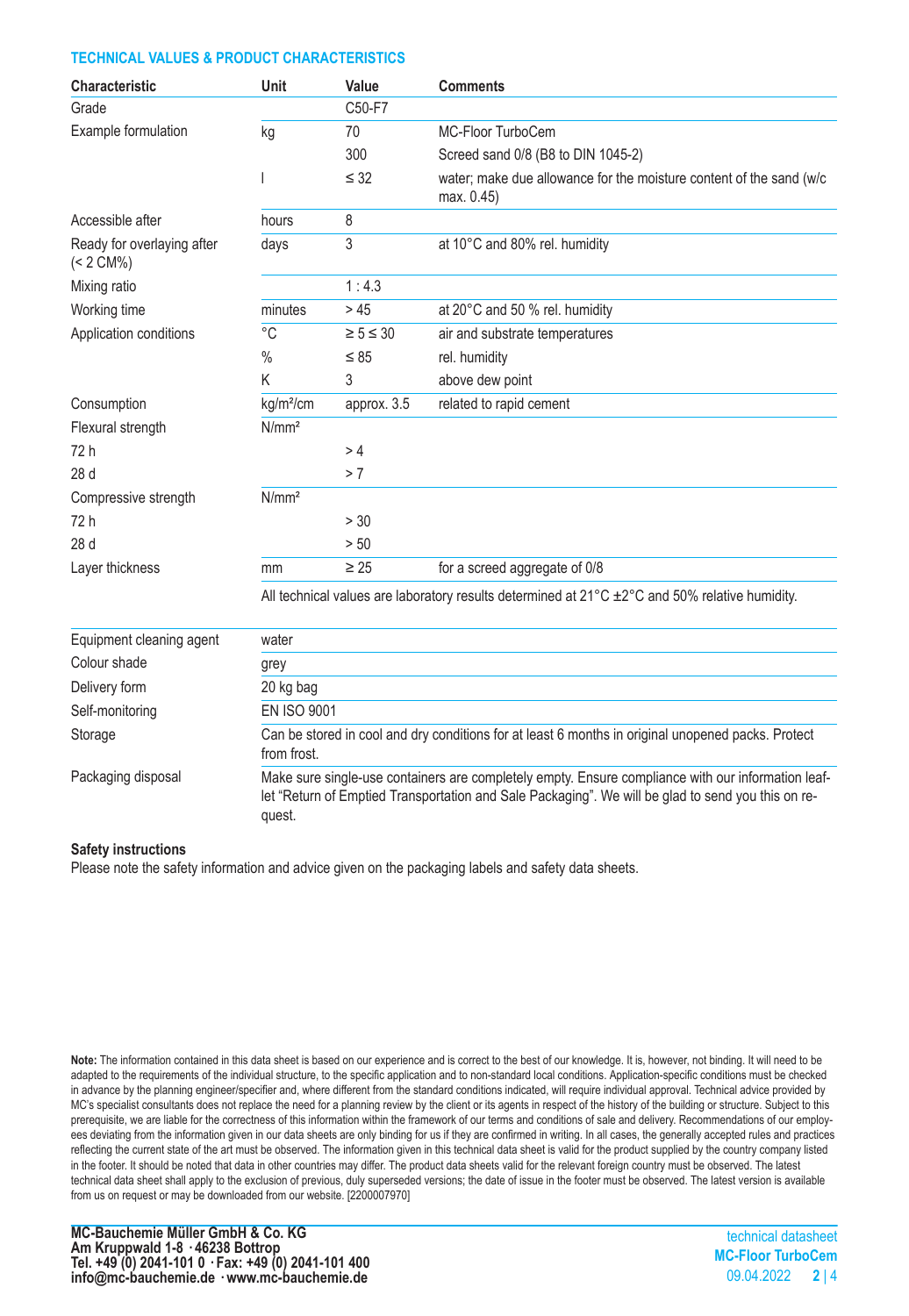## **TECHNICAL VALUES & PRODUCT CHARACTERISTICS**

| Unit                  | Value            | <b>Comments</b>                                                                   |
|-----------------------|------------------|-----------------------------------------------------------------------------------|
|                       | C40-F6           |                                                                                   |
| kg                    | 60               | MC-Floor TurboCem                                                                 |
|                       | 300              | Screed sand 0/8 (B8 to DIN 1045-2)                                                |
|                       | $\leq 27$        | water; make due allowance for the moisture content of the sand (w/c<br>max. 0.45) |
|                       | 12               | at 20°C and 50 % rel. humidity                                                    |
| days                  | $7 - 10$         | at 10°C and 80% rel. humidity                                                     |
|                       | 1:5              |                                                                                   |
| minutes               | >60              | at 20°C and 50 % rel. humidity                                                    |
| $^{\circ}$ C          | $\geq 5 \leq 30$ | air and substrate temperatures                                                    |
| $\%$                  | $\leq 85$        | rel. humidity                                                                     |
| Κ                     | 3                | above dew point                                                                   |
| kg/m <sup>2</sup> /cm | approx. 3        | related to rapid cement                                                           |
| N/mm <sup>2</sup>     |                  |                                                                                   |
|                       | > 3              |                                                                                   |
|                       | > 6              |                                                                                   |
| N/mm <sup>2</sup>     |                  |                                                                                   |
|                       | >25              |                                                                                   |
|                       | >40              |                                                                                   |
| mm                    | $\geq 25$        | for a screed aggregate of 0/8                                                     |
|                       |                  |                                                                                   |

All technical values are laboratory results determined at  $21^{\circ}$ C  $\pm 2^{\circ}$ C and 65% relative humidity.

1)

| Equipment cleaning agent | water                                                                                                                                                                                                              |
|--------------------------|--------------------------------------------------------------------------------------------------------------------------------------------------------------------------------------------------------------------|
| Colour shade             | grey                                                                                                                                                                                                               |
| Delivery form            | 20 kg bag                                                                                                                                                                                                          |
| Self-monitoring          | <b>EN ISO 9001</b>                                                                                                                                                                                                 |
| Storage                  | Can be stored in cool and dry conditions for at least 6 months in original unopened packs. Protect<br>from frost.                                                                                                  |
| Packaging disposal       | Make sure single-use containers are completely empty. Ensure compliance with our information leaf-<br>let "Return of Emptied Transportation and Sale Packaging". We will be glad to send you this on re-<br>quest. |

#### **Safety instructions**

Please note the safety information and advice given on the packaging labels and safety data sheets.

**Note:** The information contained in this data sheet is based on our experience and is correct to the best of our knowledge. It is, however, not binding. It will need to be adapted to the requirements of the individual structure, to the specific application and to non-standard local conditions. Application-specific conditions must be checked in advance by the planning engineer/specifier and, where different from the standard conditions indicated, will require individual approval. Technical advice provided by MC's specialist consultants does not replace the need for a planning review by the client or its agents in respect of the history of the building or structure. Subject to this prerequisite, we are liable for the correctness of this information within the framework of our terms and conditions of sale and delivery. Recommendations of our employees deviating from the information given in our data sheets are only binding for us if they are confirmed in writing. In all cases, the generally accepted rules and practices reflecting the current state of the art must be observed. The information given in this technical data sheet is valid for the product supplied by the country company listed in the footer. It should be noted that data in other countries may differ. The product data sheets valid for the relevant foreign country must be observed. The latest technical data sheet shall apply to the exclusion of previous, duly superseded versions; the date of issue in the footer must be observed. The latest version is available from us on request or may be downloaded from our website. [2200007970]